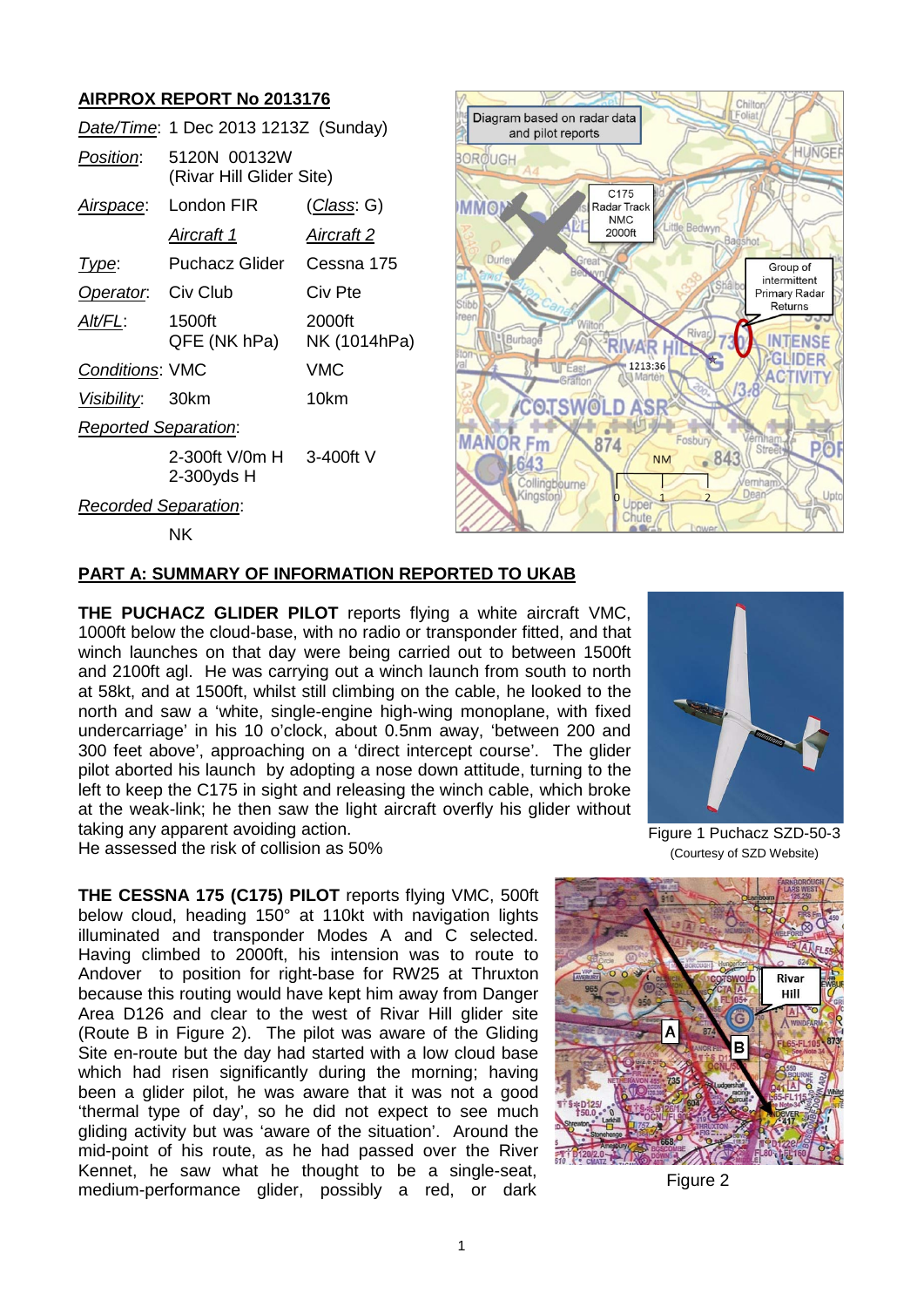coloured, 'K13'. The glider he saw was on an almost reciprocal track, he recalls, but was far enough away that 'it was not even a slight hazard'. The C175 pilot assessed that the glider he saw was 3-400ft below him and 2-300 yards away and he took no action as he did not perceive that there was a hazard at all. There was 'very little flying' that morning as the weather had only recently improved and, whilst acknowledging that there may have been another glider in the area that he did not see, the C175 pilot does not recall seeing any other traffic.

He assessed the risk of collision as 'None'.

**THE SHALBOURNE SOARING SOCIETY** reports gliders were being launched by winch from south to north, and that Rivar Hill gliding site is authorised to winch-launch up to 3000ft. The cloud-base was reported as 2500ft agl with a northwesterly wind at 8kt and over 30km visibility. As well as the glider pilot, 2 club members at the launch point observed the C175 overflying the gliding site and agreed with the glider pilot's assessment that it had over-flown the glider by around 2-300ft. Figure 4 shows the estimated track of the C175.



#### **Factual Background**

Figure 4

The weather at Boscombe Down at 1150 was recorded as:

METAR EGDM 011150Z 32005KT 9999 BKN026 06/05 Q1033 BLU

Rivar Hill Glider Site is published in the UK  $AP<sup>1</sup>$  $AP<sup>1</sup>$  $AP<sup>1</sup>$  with winchlaunches up to 3000ft agl and displayed on the 1:250,000 chart (Figure 5), with winch-launches up to 3,800ft amsl and an aerodrome elevation of 730ft.



#### **Analysis and Investigation**

#### **UKAB Secretariat**

The C175's track is shown squawking Mode 3/A 7000 with no Mode C, on the Heathrow 10 radar recording. It passed overhead Rivar Hill Gliding Site from northwest to southeast at 1213:36. The Puchacz glider is not shown on the radar recording but a group of intermittent Primary Radar returns are shown to the northeast of the aerodrome; these cannot be positively identified as returns from aircraft but they are commensurate with those of manoeuvring gliders.



Figure 3 ASK13 (K13)

<span id="page-1-0"></span> $1$  UK AIP ENR 5.5-10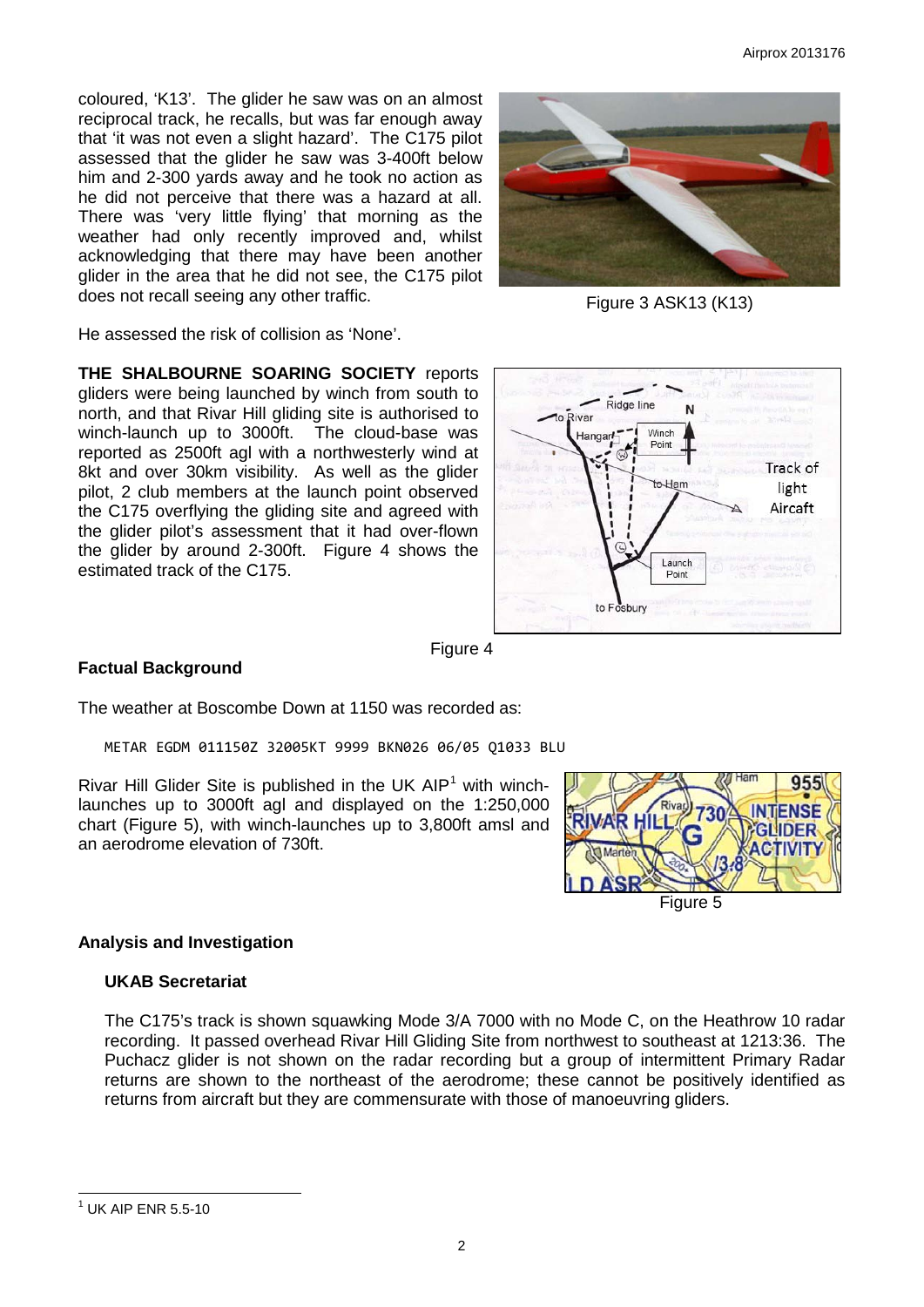Both pilots had the responsibility to avoid a collision.<sup>[2](#page-2-0)</sup> The C175 pilot was flying in the vicinity of Rivar Hill Gliding Site and was required to conform to the pattern of traffic formed by other aircraft intending to land at that aerodrome or keep clear of the airspace in which the pattern is formed<sup>[3](#page-2-1)</sup>

#### **Comments**

## **BGA**

The Puchacz is a two-seat training glider. It is very difficult for glider pilots to see other traffic during a winch-launch due to the steep angle of ascent and the concentration required, consequently, the locations of many glider sites are published, along with details of their launch limits, to enable other airspace users to avoid coming in to conflict with gliders and launch cables during this vulnerable phase of flight. It is notable that, in this case, the Puchacz pilot saw the C175 and, by releasing the launch cable early, resolved what could otherwise have been a very close encounter or a tragic accident.

### **Summary**

An Airprox was reported at Rivar Hill Gliding Site, in Class G airspace between a Puchacz Glider, which was carrying out a VFR winch-launch, and a Cessna 175 flying VFR at 2000ft. The glider pilot, saw the C175 and aborted his launch by adopting a nose down attitude, turning to the left to keep the C175 in sight and releasing the winch cable, which broke at the weak-link. The C175 was shown on the radar recording overflying the Rivar Hill Glider Site, the glider was not displayed on the radar recording.

## **PART B: SUMMARY OF THE BOARD'S DISCUSSIONS**

Information available included reports from the pilots of both aircraft, radar photographs/video recordings, and reports from the appropriate operating authorities.

Turning first to the Puchacz pilot's actions, a Board member with experience flying this type of glider commented that it would have been extremely difficult for the pilot to have seen the C175 whilst still climbing steeply and attached to the winch cable, particularly when flying solo; the Puchacz pilot had done well to spot the C175 in time and take avoiding action, and the Board commended him for his situational awareness and prompt actions. It was clear that his left-hand descending avoiding action had been taken very rapidly, leading to the weak-link in the winch-cable breaking probably due to increased loading just before release.

As for the C175 pilot, the Board greatly appreciated his open and honest report, which included the map of his planned routing. It was clear to the Board that he was aware of the location of Rivar Hill Gliding Site, of glider operations in general, and had planned appropriately. However, it appeared that in execution of his flight he had made a navigation error and had inadvertently over-flown the launch-site.

The Board quickly agreed that the cause of the Airprox was that the C175 pilot had flown through a promulgated and active glider site and into conflict with the glider, which he did not see. The C175's track had passed directly across the line of the winch-launch and the Board agreed that there had been a high chance that it could have collided with either the Puchacz or the launch-cable. Nonetheless, the glider pilot's actions, albeit taken at the last minute, had been effective in preventing a collision and the Board agreed that the Degree of Risk was B, safety margins had been much reduced below normal.

<span id="page-2-1"></span><span id="page-2-0"></span><sup>&</sup>lt;sup>2</sup> Rules of the Air 2007, Rule 8, Avoiding Aerial Collisions<br><sup>3</sup> Rules of the Air 2007, Rule 12, Flight in the vicinity of an aerodrome